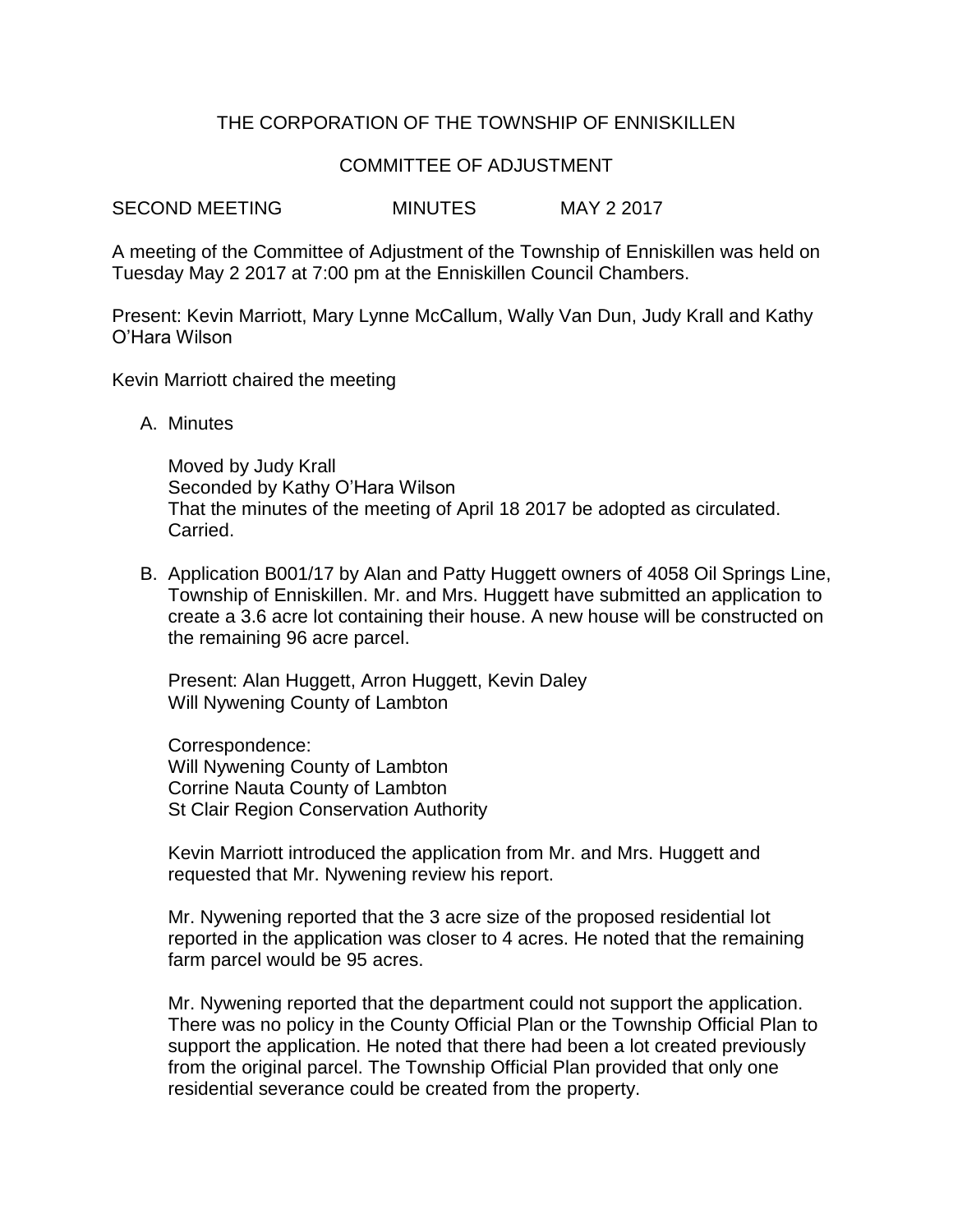Mr. Nywening reported that the boundaries proposed for the residential lot were appropriate. He reported that the frontage of the remaining farm parcel would be less than the 150 meters provided for in the Zoning Bylaw. A minor variance would be required to recognize a reduced farm frontage.

Mr. Nywening reported that extensive conversations had taken place with the Conservation Authority in regards to access to the remaining farm parcel. He noted that the Authority had no other issues with the application.

He reported that the applicants had discussed making improvements to the bridge going through the regulated area or providing an access over the farm to the east.

The Authority requested that if approved a condition be applied requiring that the access be addressed prior to the creation of the lot.

The Building department requested that the existing septic system be located on the survey for the new lot and be submitted to the department.

Mr. Nywening reported that there were no livestock issues associated with the application.

He reported that there was sufficient room on the retained farm parcel to build a house. Discussions had taken place concerning the proximity of the new house to the Natural Heritage features.

Alan Huggett noted that he and his wife had purchased the property in 1989. He had been informed by the real estate agent that a second severance could be obtained from the farm parcel. He noted that they had planned to build a second house on the property at the time. He noted that the existing house was to be transferred to their son Arron. He noted that it was the best use of the land specifically in regards to the ravines creating a natural severance on the property.

Kathy O'Hara Wilson commented on the County and Township Official Plans not providing policy to support the application. She noted that there had been many other applications of a similar nature that had been turned down by the committee.

Mrs. O'Hara Wilson expressed a concern to protect the natural features on the property.

Judy Krall questioned the planner whether a granny flat would be permitted on the property.

Mr. Nywening reported that an addition to the existing house or the construction of a smaller independent dwelling would be permitted by the current zoning.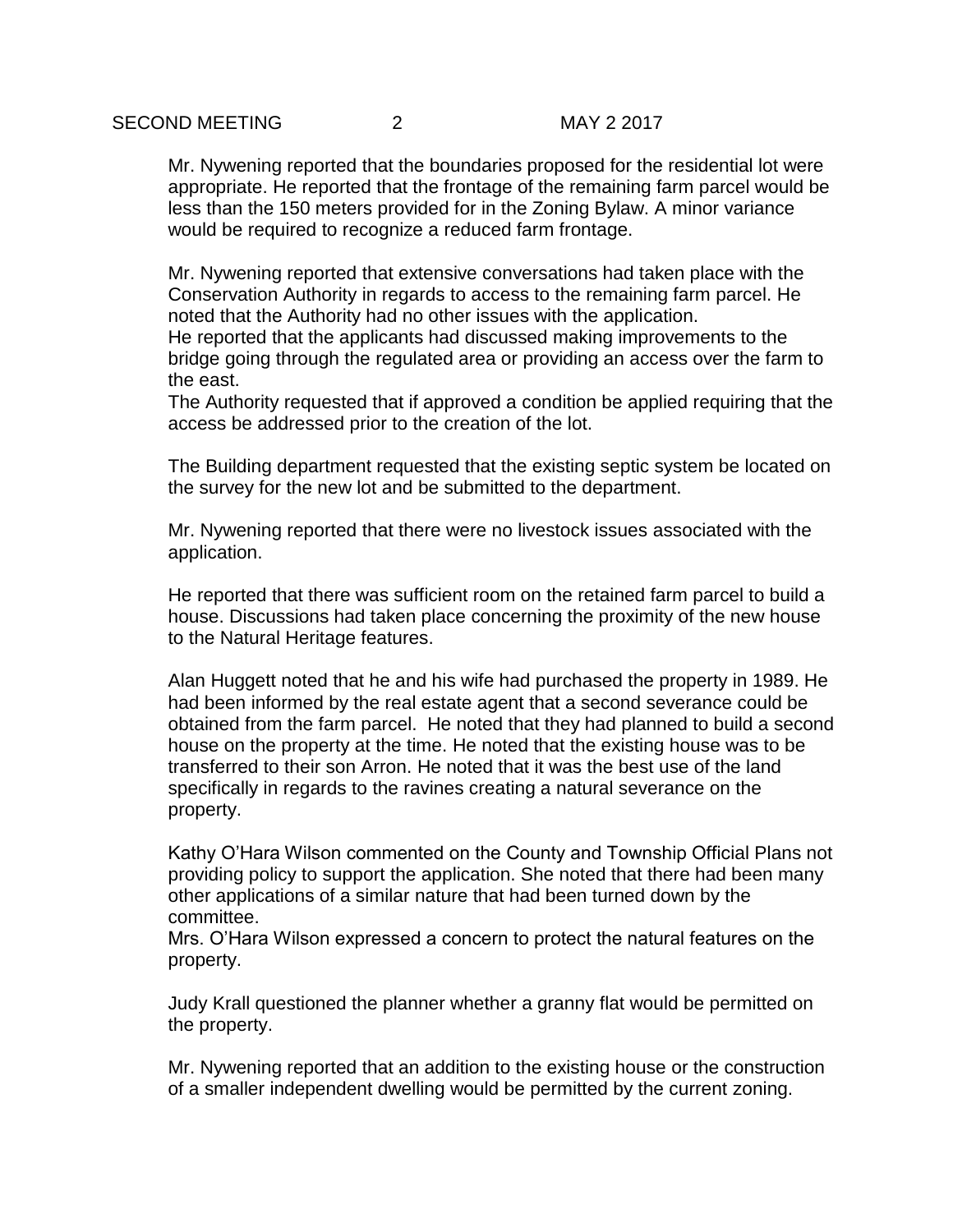Mr. Nywening reported that a zoning amendment would be required to build the second house in the location where the applicants proposed to build on the property.

Kevin Marriott noted that the Conservation Authority did not object to the application as proposed. He recognized that the application goes against the residential lot creation policy in the Official Plan. He noted that the Township required additional population growth and the impact on both agriculture and the environment were minimal.

Wally Van Dun noted that the part of the property used for agriculture in the past had been allowed to remain fallow. He noted that there were no livestock issues with the lot creation. He noted that he supported the application.

Moved by Kathy O'Hara Wilson Seconded by Mary Lynne McCallum That Application B001-17 be denied. Motion failed.

Moved by Wally Van Dun Seconded by Judy Krall That Application B001/17 be approved subject to conditions.

Recorded Vote: Kathy O'Hara Wilson-No Judy Krall- Yes Mary Lynne McCallum-No Wally Van Dun-Yes Kevin Marriott-Yes Motion Carried.

Reasons:

That the severance is appropriate for the development of the land.

Conditions:

- 1. That a copy of the deed and survey in a form suitable for registration be deposited with the Secretary-Treasurer.
- 2. That a fee of \$250.00 be paid to the Township of Enniskillen by cash or certified cheque.
- 3. That all conditions be fulfilled within one year of the notice of decision of this consent. The certificate of consent required by Section 53 (42) of the Planning Act be obtained within one year after notice of decision of this consent.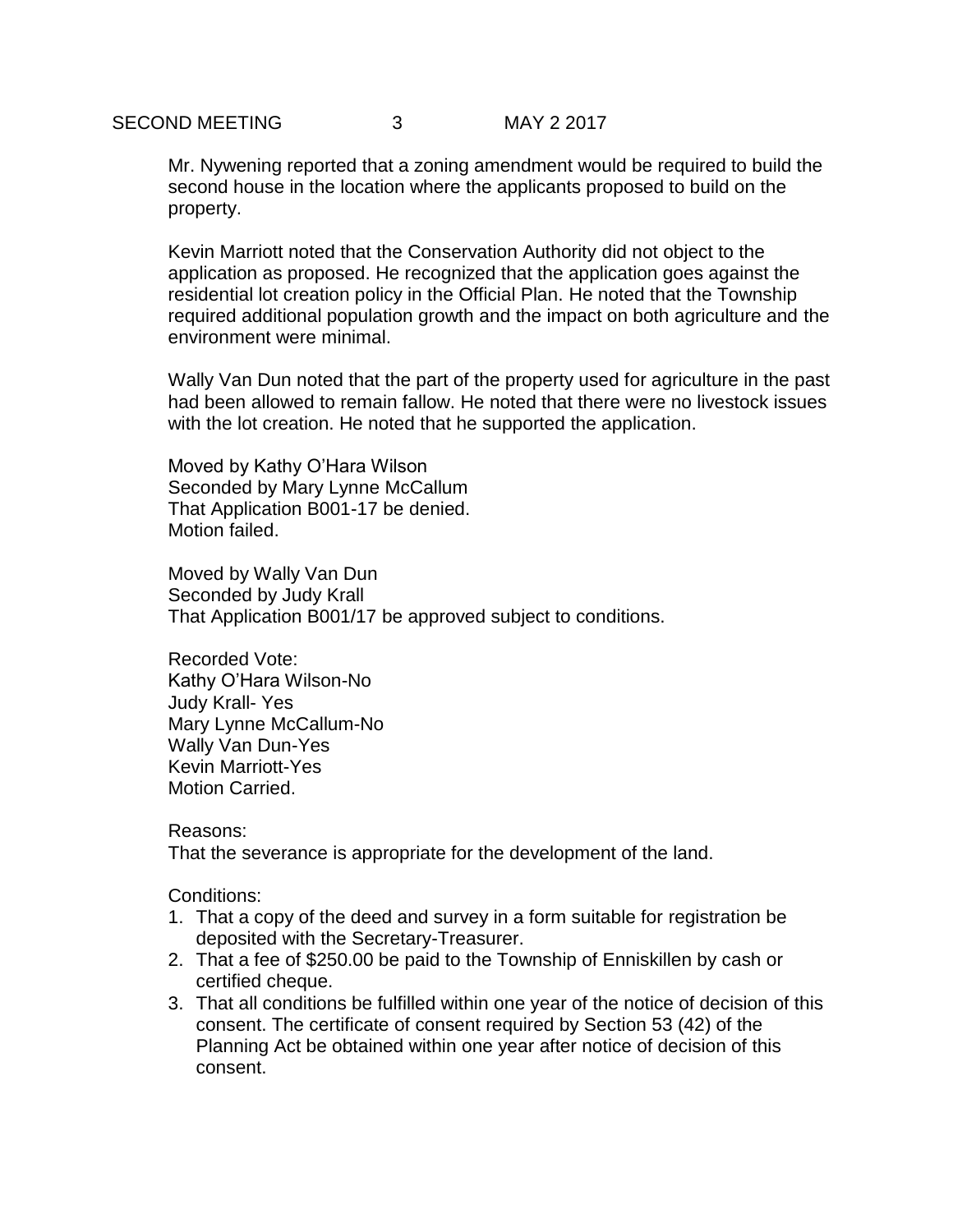- 4. That a fee of \$75.00 be made payable to the County of Lambton for septic inspection of the lot.
- 5. That the septic system for the residence at 4058 Oil Springs Line be located on the survey prepared for the new house lot.
- 6. That a minor variance be obtained to recognize a reduced frontage for the retained farm parcel.
- 7. That a parks dedication fee be made payable to the Township of Enniskillen in the amount of \$1,000.
- 8. That the approval and construction of the access to the retained farm parcel be completed prior to the creation of the lot.
- C. Application B002/17 by Bernadine Jardine the owner of Part Lot 25 Concession 9 Township of Enniskillen. Bernadine Jardine has submitted an application to separate a one acre parcel to be added to the lot owned by her grandson at 5474 Rokeby Line. Sean Jardine plans to tear down the old house and build a new house on the property.
- D. Application A002/17 by Bernadine Jardine the owner of Part Lot 25 Concession 9 Township of Enniskillen. The applicant propose to separate 1 acre from the farm to add to the house lot at 5474 Rokeby Line. The applicant requests a minor variance to Table A of Bylaw 58 of 2015 reducing the retained farm size to 29.5 hectares.

Present: Mr. and Mrs. Sean Jardine, Al Jardine and Bernadine Jardine Will Nywening County of Lambton

Correspondence: Will Nywening County of Lambton Corrine Nauta County of Lambton

Mr. Nywening reported that Sean Jardine proposed to add an additional acre of land to the residential lot he owned from the abutting farm owned by Bernadine Jardine. He reported that this would increase the existing residential lot to 2 acres which met current policy for lot size.

He reported that the minor variance application had been submitted to approve the reduction in the farm size to 73 acres.

Mr. Nywening reported that there were no livestock issues associated with the application. He noted that the Planning Department could support both the severance and minor variance applications.

Mr. Nywening reported that the merging provision of the Planning Act was required to be used. He noted that the applicants may be required to transfer a portion of the existing residential lot to the municipality to permit the legal merging of the property.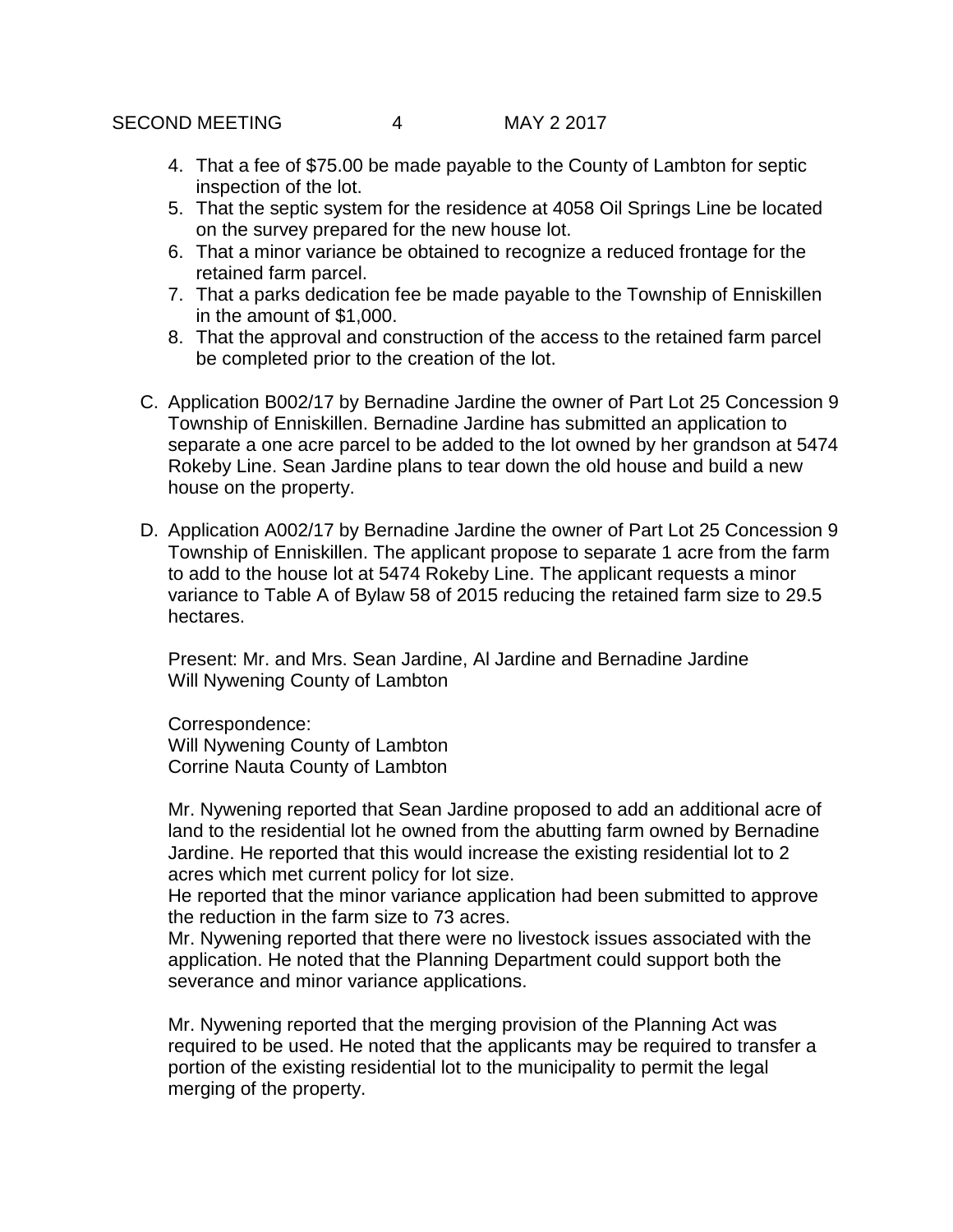No comments were made from those present.

Moved by Mary Lynne McCallum Seconded by Judy Krall That severance application B002/17 be approved with conditions. Carried.

Reasons:

That the application complies with the Township Official Plan and Zoning Bylaw.

Conditions:

- 1. That a copy of the deed and survey in a form suitable for registration be deposited with the Secretary-Treasurer.
- 2. That a fee of \$250.00 be paid to the Township of Enniskillen by cash or certified cheque.
- 3. That Section 50 (3) of the Planning Act apply to any future conveyances and the severed lands be registered in the same name and interest and merged with the lands known municipally as 5474 Rokeby Line.
- 4. That a one square meter parcel identified on the lands known as 5474 Rokeby Line as a part on a reference plan and conveyed to the Township for incorporation into the road allowance, if the applicant's lawyer deems it necessary to allow the lands to legally merge.
- 5. That all conditions are to be fulfilled within one year of the notice of decision of this consent. The certificate of consent required by Section 53(42) of the Planning Act must be obtained within one year of the notice of decision of this consent.
- 6. That the applicants at their expense install adequate access to the retained and severed properties as determined by the Township Road Superintendent.
- 7. That a fee of \$75 be made payable to the County of Lambton for septic inspection of the lot.
- 8. That the Municipal Engineer prepare amendments to all Drainage Act reports assessing the severed lot and the retained lot for their appropriate share of future maintenance of any drain. The applicants agree to the assessments.
- 9. That the applicant obtain a minor variance respecting the minimum farm lot size

Moved by Wally Van Dun Seconded by Kathy O'Hara Wilson That Application A002-17 be approved. Carried.

Reasons: The reduction in the farm lot size by one acre is minor in nature and meets the general purpose and intent of the Official Plan and Zoning Bylaw and is appropriate for the development of the residential lot.